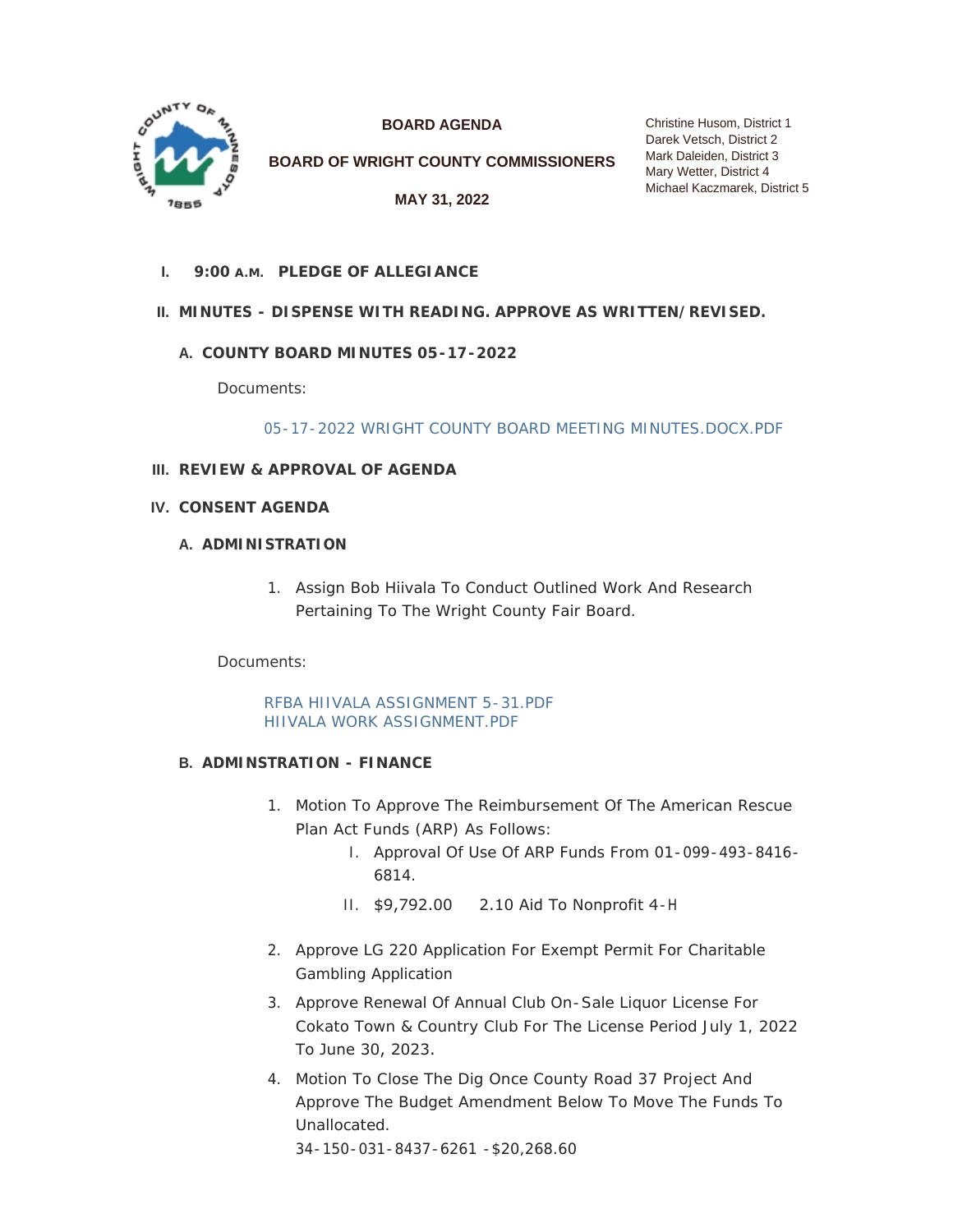34-150-031-8437-6602 -\$70,000.00

34-150-000-8000-6602 \$90,268.60

- 5. Review Monthly Finance Report For March And April 2022.
- 6. Motion To Approve The Reimbursement Of The American Rescue Plan Act Funds (ARP) As Follows:

County ARP Funds:

Approval Of County Reimbursement Of \$480.21 From 01-099- 493.6910 Transfer Out Into 01-100-493.5910 Transfer In As Follows:

\$480.21 For Administrative Expenses-Staff Costs

Approval Of Use Of ARP Funds From 01-099-493-8433-6850.

#### \$5,545.00 2.2 Household Assistance

Documents:

[REQUEST FOR BOARD ACTION-MAY 24.PDF](https://www.co.wright.mn.us/AgendaCenter/ViewFile/Item/10689?fileID=23174) [LG220 APPLICATION FOR EXEMPT PERMIT FOR CHARITABLE](https://www.co.wright.mn.us/AgendaCenter/ViewFile/Item/10689?fileID=23176)  GAMBLING.PDF [RFBA LIQUOR LICENSE RENEWAL.PDF](https://www.co.wright.mn.us/AgendaCenter/ViewFile/Item/10689?fileID=23233) [RFBA DIG ONCE.PDF](https://www.co.wright.mn.us/AgendaCenter/ViewFile/Item/10689?fileID=23232) [RFBA.PDF](https://www.co.wright.mn.us/AgendaCenter/ViewFile/Item/10689?fileID=23227) [FINANCIAL REPORT.PDF](https://www.co.wright.mn.us/AgendaCenter/ViewFile/Item/10689?fileID=23234) [MARCH COMPARISON.PDF](https://www.co.wright.mn.us/AgendaCenter/ViewFile/Item/10689?fileID=23236) [APRIL COMPARISON.PDF](https://www.co.wright.mn.us/AgendaCenter/ViewFile/Item/10689?fileID=23235) [RFBA - ARP FUNDS.PDF](https://www.co.wright.mn.us/AgendaCenter/ViewFile/Item/10689?fileID=23228)

#### **ADMINISTRATION - HUMAN RESOURCES C.**

1. Approval Of Revisions To Section 602 (Personnel Leave) Of The Wright County Personnel Handbook.

Documents:

[BOARD APPROVAL OF REVISIONS TO SECTION 602 WRIGHT COUNTY](https://www.co.wright.mn.us/AgendaCenter/ViewFile/Item/10706?fileID=23211)  PERSONNEL POLICY-MAY 31 2022.PDF [602 PERSONAL LEAVE-CLEAN COPY-MAY 2022.PDF](https://www.co.wright.mn.us/AgendaCenter/ViewFile/Item/10706?fileID=23212) [602 PERSONAL LEAVE-REVISIONS MAY 2022.PDF](https://www.co.wright.mn.us/AgendaCenter/ViewFile/Item/10706?fileID=23213)

#### **ADMINSTRATION - PROJECT ADMINISTRATION D.**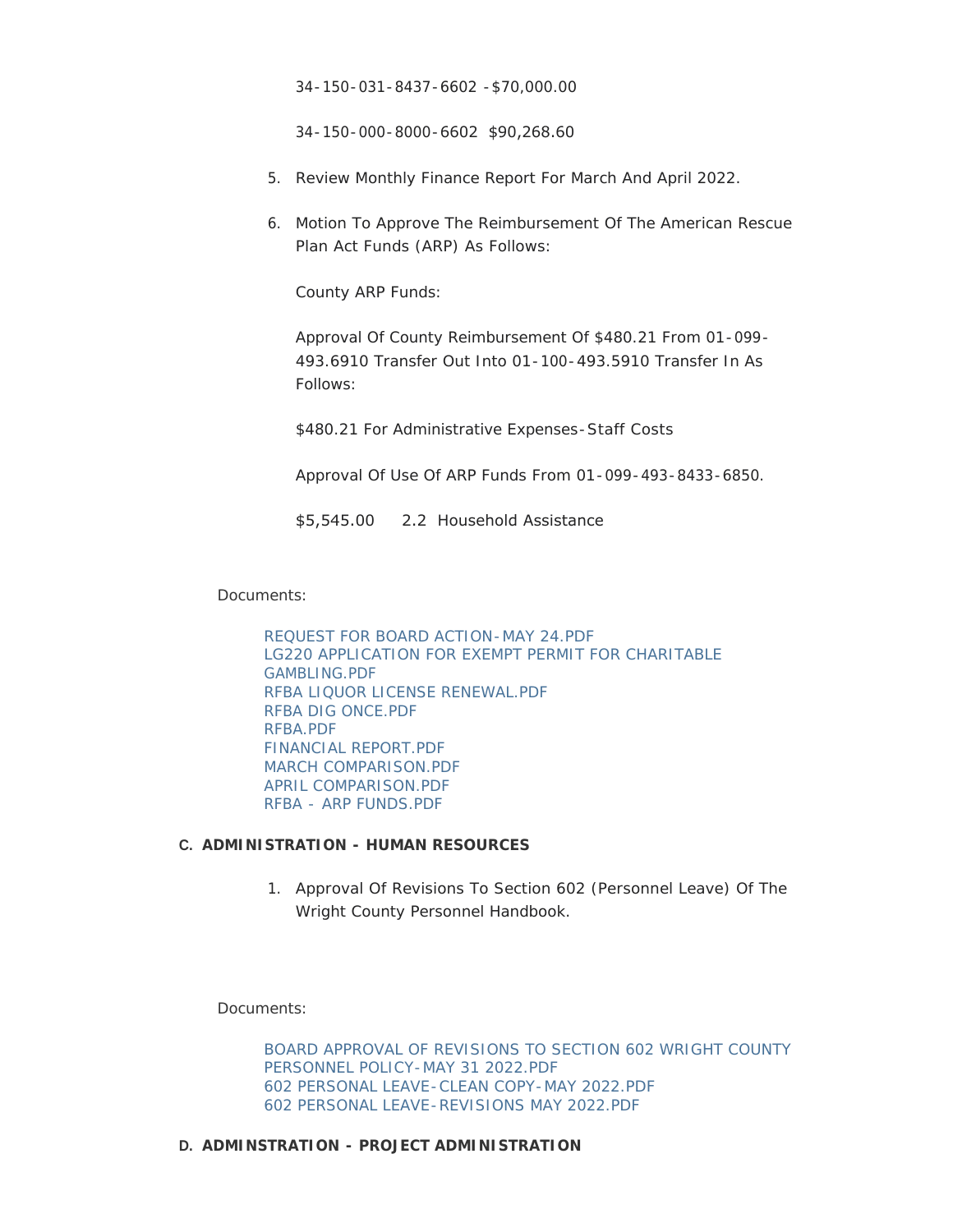1. Approve The Following Grant Applications: CTC-001 Cokato Charitable Trust - Replace Furniture (\$50,000)

CITY-007 City Of Buffalo Water/Sewer Grant (\$597,057)

Documents:

[RFBA ARP GRANT APPLICATIONS 2022.05.31.PDF](https://www.co.wright.mn.us/AgendaCenter/ViewFile/Item/10722?fileID=23237) [ADM AMERICAN RESCUE PLAN GRANT APPLICATION - CTC-001](https://www.co.wright.mn.us/AgendaCenter/ViewFile/Item/10722?fileID=23238)  COKATO CHARITABLE TRUST - REPLACE FURNITURE.PDF [ADM AMERICAN RESCUE PLAN GRANT APPLICATION - CITY-007 CITY](https://www.co.wright.mn.us/AgendaCenter/ViewFile/Item/10722?fileID=23239)  OF BUFFALO.PDF

## **ATTORNEY E.**

1. Approval Of Agreement To Resolve Pending Litigation Related To Condemnation Proceedings On County State Aid Highway 19 In St. Michael.

Documents:

### [REQUEST FOR BOARD ACTION-GUTZWILLER PROPERTY.PDF](https://www.co.wright.mn.us/AgendaCenter/ViewFile/Item/10709?fileID=23216) [PURCHASE AGREEMENT \(REVISED\).PDF](https://www.co.wright.mn.us/AgendaCenter/ViewFile/Item/10709?fileID=23217)

#### **HEALTH & HUMAN SERVICES F.**

1. Approve Grant-Funded Out-Of-State Travel For Sarah Grosshuesch, Kelsey Collier And Greg Wise, 2022 National Association Of County & City Health Officials (NACCHO) Conference, 2022 July 19-21, Atlanta, GA.

Documents:

#### [2022-05-31 RFBA HHS OUT-OF-STATE NACCHO CONFERENCE.PDF](https://www.co.wright.mn.us/AgendaCenter/ViewFile/Item/10693?fileID=23177)

#### **INFORMATION TECHNOLOGY G.**

1. Request For County Board To Approve The Attached 5-Year Motorola ARMER Dispatch Service Agreement From 6/1/2022- 5/31/2027, \$181,972.38.

Documents:

[REQUEST FOR BOARD ACTION - APPROVAL OF MOTOROLA DISPATCH](https://www.co.wright.mn.us/AgendaCenter/ViewFile/Item/10698?fileID=23193)  ARMER SERVICES AGREEMENT 2022-06-01 TO 2027-05-31.PDF [2022-05-18 - WRIGHT COUNTY - USC000004225 DRAFT SA.PDF](https://www.co.wright.mn.us/AgendaCenter/ViewFile/Item/10698?fileID=23190) [2022-05-18 - WRIGHT CO ASTRO 25 ESSENTIAL PLUS](https://www.co.wright.mn.us/AgendaCenter/ViewFile/Item/10698?fileID=23191)  SERVICE\_SSOW\_NA.PDF [2022-05-18 MOTOROLA WRIGHT COUNTY QUOTE 1 3 AND 5YR.PDF](https://www.co.wright.mn.us/AgendaCenter/ViewFile/Item/10698?fileID=23192)

#### **TIMED AGENDA ITEMS V.**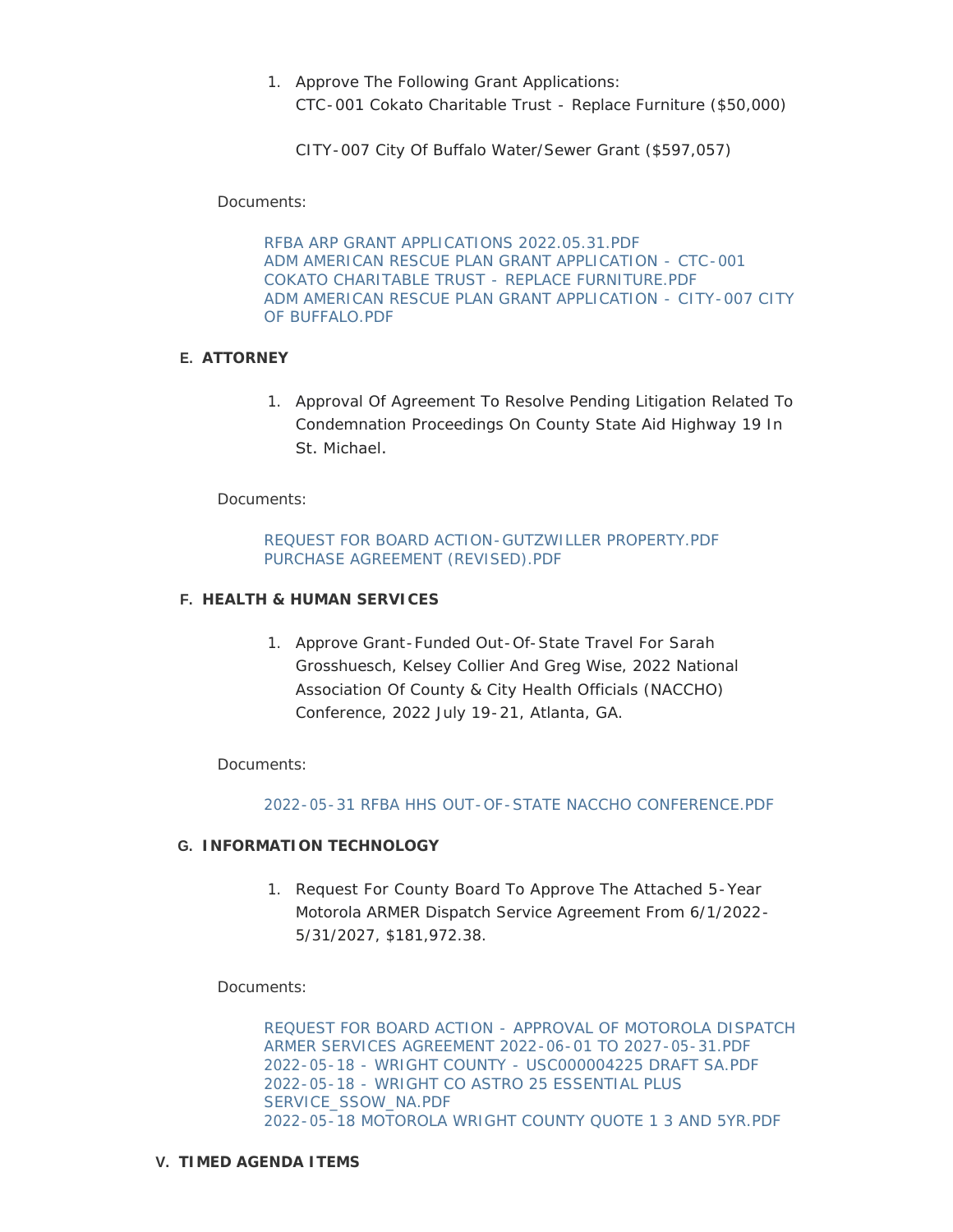### **VIRGIL HAWKINS - HIGHWAY DEPARTMENT A. 9:02 A.M.**

- 1. Award Contract No. 2204, HSIP Turnlanes Project (Subject To Authorization Of Award By The MnDOT Civil Rights Office). We Recommend Award Of Contract No. 22-04 To Knife River Corporation Of Sauk Rapids, MN In The Amount Of \$1,527,418.12.
- 2. Distribution Of The 2021 Highway Department Annual Report. The 2021 Highway Department Annual Report Is Being Distributed To Allow For Review By The County Board Members. Acceptance Of The 2021 Highway Department Annual Report Will Be Scheduled For A Future County Board Meeting.

## Documents:

[BAR - AWARD CONTRACT 2204 HSIP TURNLANES PROJECT TO KNIFE](https://www.co.wright.mn.us/AgendaCenter/ViewFile/Item/10697?fileID=23187)  RIVER.PDF [BID ABSTRACT SUMMARY - CONTRACT 2204.PDF](https://www.co.wright.mn.us/AgendaCenter/ViewFile/Item/10697?fileID=23189) [BAR - DISTRIBUTE THE 2021 HIGHWAY DEPARTMENT ANNUAL](https://www.co.wright.mn.us/AgendaCenter/ViewFile/Item/10697?fileID=23188)  REPORT.PDF [2021 ANNUAL REPORT.PDF](https://www.co.wright.mn.us/AgendaCenter/ViewFile/Item/10697?fileID=23186)

### **B.** 9:05 A.M. ROSS DEMANT - PARKS & RECREATION

- 1. Approve Recommendations From May 9, 2022 Parks Commission Meeting.
- 2. Approve The Cancellation And Refund Policy For Campground And Shelter Reservations.
- 3. Request To Accept Donation In The Amount Of \$1,250.00 From Hanover Lions Club For A Memorial Bench At Riverside County Park In Memory Of Willis Kiphuth.

#### Documents:

[05-31-2022 CB RESOLUTION DONATION ACCEPTANCE.PDF](https://www.co.wright.mn.us/AgendaCenter/ViewFile/Item/10696?fileID=23182) [05-31-2022 CB AGENDA 05092022 PARKS COMMISSION MINUTES.PDF](https://www.co.wright.mn.us/AgendaCenter/ViewFile/Item/10696?fileID=23183) [MEMORIAL POLICY UPDATE 2021.PDF](https://www.co.wright.mn.us/AgendaCenter/ViewFile/Item/10696?fileID=23185) [05.09.2022 PC MINUTES.DOC](https://www.co.wright.mn.us/AgendaCenter/ViewFile/Item/10696?fileID=23184)

#### **MATTHEW DETJEN- AG & DRAINAGE C. 9:07 A.M.**

- 1. Approve The Findings And Resolution To Make Minor Alterations To County Ditch #10 Pursuant To Minnesota Statute 163.17.
- 2. Schedule A Public Hearing For Petition To Make Minor Alterations To County Ditch #10 Pursuant To Minnesota Statute 163.17.
- 3. Approve The Resolution Of Acceptance And Execution Of The Joint Powers Agreement Between Wright County And The State Of Minnesota For Treatment Of Nonnative Phragmites.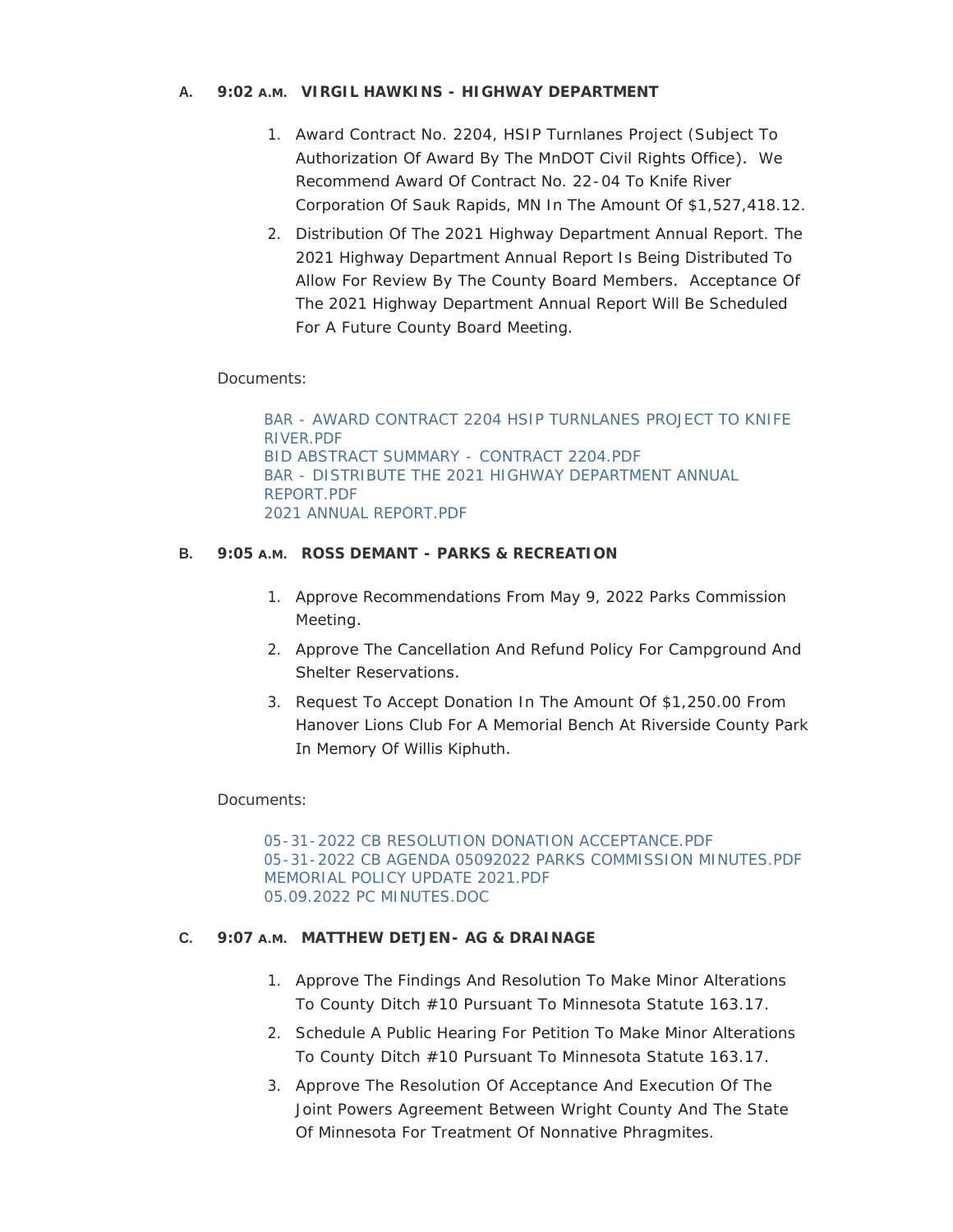Documents:

[RFBA\\_CD 10 REROUTE\\_5\\_31\\_2022.PDF](https://www.co.wright.mn.us/AgendaCenter/ViewFile/Item/10699?fileID=23194) [PETITION OF REALIGNMENT DITCH 10.PDF](https://www.co.wright.mn.us/AgendaCenter/ViewFile/Item/10699?fileID=23248) [CD 10\\_REROUTE\\_163.17\\_FINAL.PDF](https://www.co.wright.mn.us/AgendaCenter/ViewFile/Item/10699?fileID=23195) [MINNESOTA STATUTE 163.17.PDF](https://www.co.wright.mn.us/AgendaCenter/ViewFile/Item/10699?fileID=23196) [COUNTY DITCH 10 REALIGNMENT\\_PLANS.PDF](https://www.co.wright.mn.us/AgendaCenter/ViewFile/Item/10699?fileID=23197) [RFBA - JOINT POWERS AGREEMENT.PDF](https://www.co.wright.mn.us/AgendaCenter/ViewFile/Item/10699?fileID=23246) [JOINT POWERS AGREEMENT.PDF](https://www.co.wright.mn.us/AgendaCenter/ViewFile/Item/10699?fileID=23247)

### **D. 9:30** A.M. PUBLIC HEARING FOR EMERGENCY INTERIM ZONING **ORDINANCE**

1. Proposed Emergency Interim Zoning Ordinance Instituting An Emergency Moratorium On Mining And Extraction.

# **ITEMS FOR CONSIDERATION VI.**

# **A. ADMINISTRATION**

- 1. Discussion Regarding The Government Center Open House.
- 2. Training Center Shooting Range.
- 3. Schedule Committee Of The Whole To Review Additional Services Request For Construction Administration.

Documents:

## [RFBA - ADMINISTRATION.PDF](https://www.co.wright.mn.us/AgendaCenter/ViewFile/Item/10691?fileID=23242)

## **COMITTEE MINUTES B.**

- 1. Committee Of The Whole Minutes (05/17/2022)
- 2. Personnel & Employee Relations Minutes (05/25/2022)

Documents:

#### [05-17-2022 COMMITTEE OF THE WHOLE MINUTES.PDF](https://www.co.wright.mn.us/AgendaCenter/ViewFile/Item/10724?fileID=23244) [05-25-2022 PERSONNEL EMPLOYEE RELATIONS MINUTES.PDF](https://www.co.wright.mn.us/AgendaCenter/ViewFile/Item/10724?fileID=23245)

## **ADVISORY COMMITTEE / ADVISORY BOARD UPDATES VII.**

## **ADJOURNMENT VIII.**

## **WARRANTS ISSUED IX.**

1. Acknowledge Warrants Issued Between May 11, 2022 And May 24, 2022.

Documents: